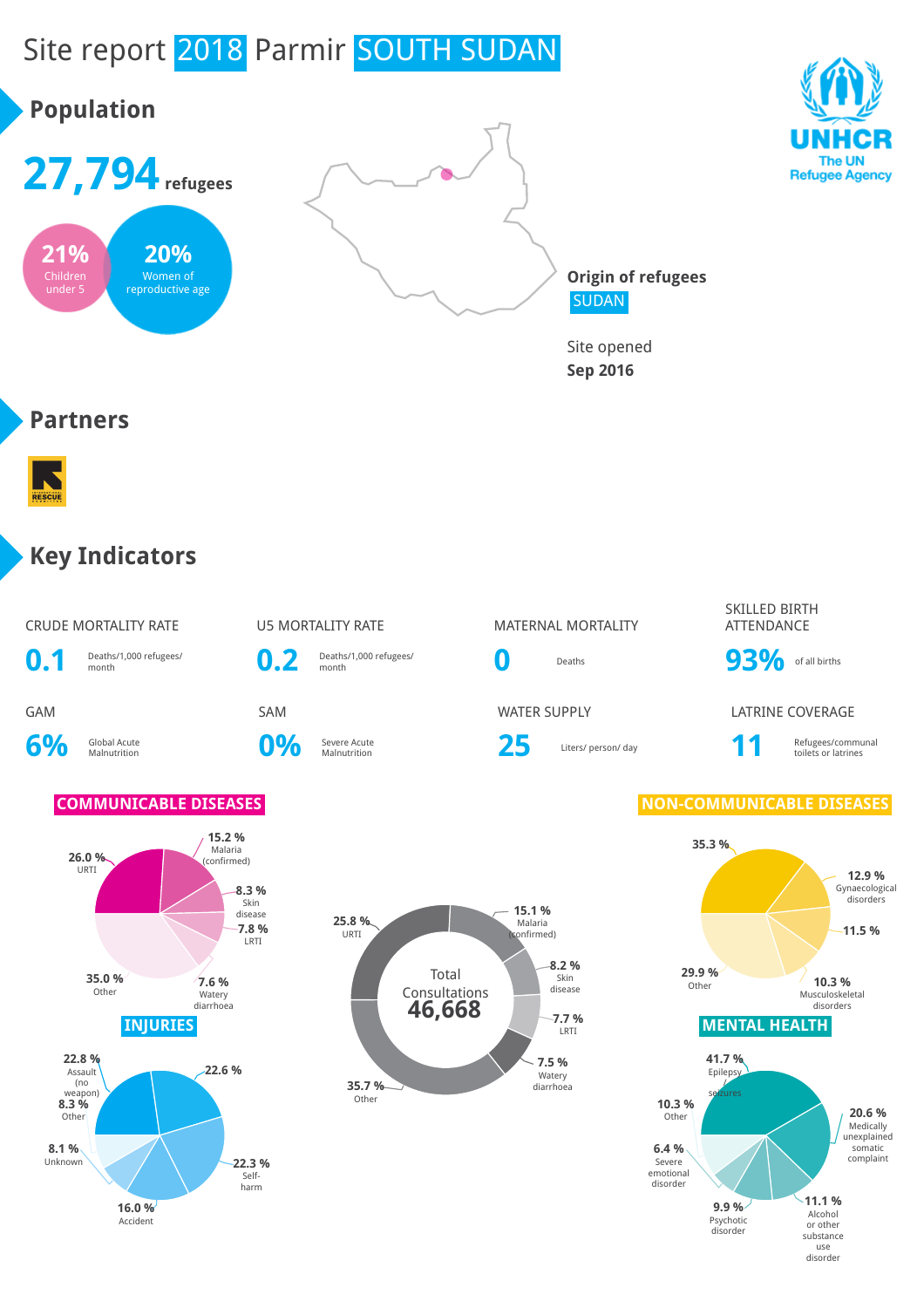#### **Public Health**

| <b>HEALTH STAFFING</b>                                      | <b>INDICATOR</b> | <b>STANDARD</b> |           | <b>MORBIDITY</b>                                 | <b>INDICATOR</b> | <b>STANDARD</b> |   |
|-------------------------------------------------------------|------------------|-----------------|-----------|--------------------------------------------------|------------------|-----------------|---|
| Number of medical doctors                                   |                  | 1: 50,000       | $\bullet$ | Incidence of malaria among children under        | 38               |                 |   |
| Number of qualified nurses                                  |                  | $1:$ < 10,000   | $\bullet$ | Incidence of watery diarrhoea among              | 26               |                 |   |
| Number of community health workers                          |                  | 1:1,000         | $\bullet$ | children under 5                                 |                  |                 |   |
| <b>ACCESS AND UTILIZATION</b>                               | <b>INDICATOR</b> | <b>STANDARD</b> |           | Incidence of pneumonia among children<br>under 5 | 28               |                 |   |
| Consultations per trained clinician per day                 | 49               | < 50            | ◎         | Incidence of pneumonia among over 5              | 11               |                 |   |
| Health utilisation rate (new visits / refugee /             | 1.6              | $1 - 4$         | ◙         | Tuberculosis success rate                        |                  | < 90%           |   |
| year)<br>Proportion of host population consultations        | 13%              |                 |           | Were any MDR/X-TB cases diagnosed among<br>PoCs? |                  | <b>No</b>       |   |
| <b>MORTALITY</b>                                            | <b>INDICATOR</b> | <b>STANDARD</b> |           | <b>VACCINATION</b>                               | <b>INDICATOR</b> | <b>STANDARD</b> |   |
| <b>Crude Mortality Rate</b><br>(CMR) (/1000/month)          | 0.1              | < 0.75          | Ø         | Full vaccination coverage                        | 74%              | < 95%           | Ø |
| <b>Under-five Mortality Rate</b><br>(U5MR) (/1000/month)    | 0.2              | < 1.5           | Ø         | Measles vaccination coverage                     | 74%              | < 95%           | Ø |
| <b>Infant Mortality Rate</b><br>(IMR) (/1000 livebirths)    | 5.0              | $30$            | Ø         | Source of vaccination data                       |                  |                 |   |
| <b>Neonatal Mortality Rate</b><br>(NNMR) (/1000 livebirths) | 3                | < 20            | Ø         | IN-PATIENT DEPARTMENT (IPD)                      | <b>INDICATOR</b> | <b>STANDARD</b> |   |
| <b>OUTBREAK ALERT AND RESPONSE</b>                          | <b>INDICATOR</b> | <b>STANDARD</b> |           | Average length of stay (days)                    | 3.1              |                 |   |
| Proportion of outbreaks investigated within 48<br>hours     |                  | 100%            |           | Case fatality rate                               | 0.0              |                 |   |
| Number of outbreaks reported                                | $\mathbf 0$      |                 |           | Hospitalisation rate                             | 103.6            | $50 - 150$      |   |

## **Reproductive Health**

| <b>ANTENATAL CARE</b>                                                                     | <b>INDICATOR</b> | <b>STANDARD</b> |               | <b>FAMILY PLANNING</b>                                                      | <b>INDICATOR</b> | <b>STANDARD</b> |                       |
|-------------------------------------------------------------------------------------------|------------------|-----------------|---------------|-----------------------------------------------------------------------------|------------------|-----------------|-----------------------|
| Antenatal care coverage                                                                   | 87%              | $> 90\%$        | A             | Contraceptive prevalence rate                                               | 1%               | $\geq 30\%$     | $\boldsymbol{\Omega}$ |
| Coverage of antenatal tetanus vaccination                                                 | 93%              | >95%            | А             | Source of contraceptive prevalence data                                     |                  |                 |                       |
| <b>DELIVERY CARE</b>                                                                      | <b>INDICATOR</b> | <b>STANDARD</b> |               | SEXUAL AND GENDER-BASED VIOLENCE (SGBV)                                     | <b>INDICATOR</b> | <b>STANDARD</b> |                       |
| Proportion of births attended by skilled<br>personnel                                     | 93%              | $\geq 90\%$     | $\bm{\sigma}$ | Total number of reported rapes                                              | 11               |                 |                       |
| Proportion of births conducted by caesarean<br>section                                    | 0%               | $5 - 15%$       | ☎             | Proportion of eligible rape survivors provided<br>with PEP within 72 hours  | 100%             | 100%            |                       |
| Proportion of newborn infants with low birth<br>weight (<2500 gs) (weighed within 72 hrs) | 11%              | < 15%           |               | Proportion of eligible rape survivors provided<br>with ECP within 120 hours | 100%             | 100%            |                       |
| Proportion of teenage pregnancies                                                         | 9%               |                 |               | SEXUALLY TRANSMITTED INFECTIONS (STIS)                                      | <b>INDICATOR</b> | <b>STANDARD</b> |                       |
| Still birth rate (/ 1000 total births / month)                                            |                  |                 |               | Number of genital ulcer diseases                                            | 161              |                 |                       |
| Number of maternal deaths                                                                 | $\mathbf 0$      |                 |               | Number of Pelvic Inflammatory diseases                                      | 155              |                 |                       |
| Proportion of maternal deaths investigated<br>within 48 hours                             |                  | 100%            |               |                                                                             |                  |                 |                       |